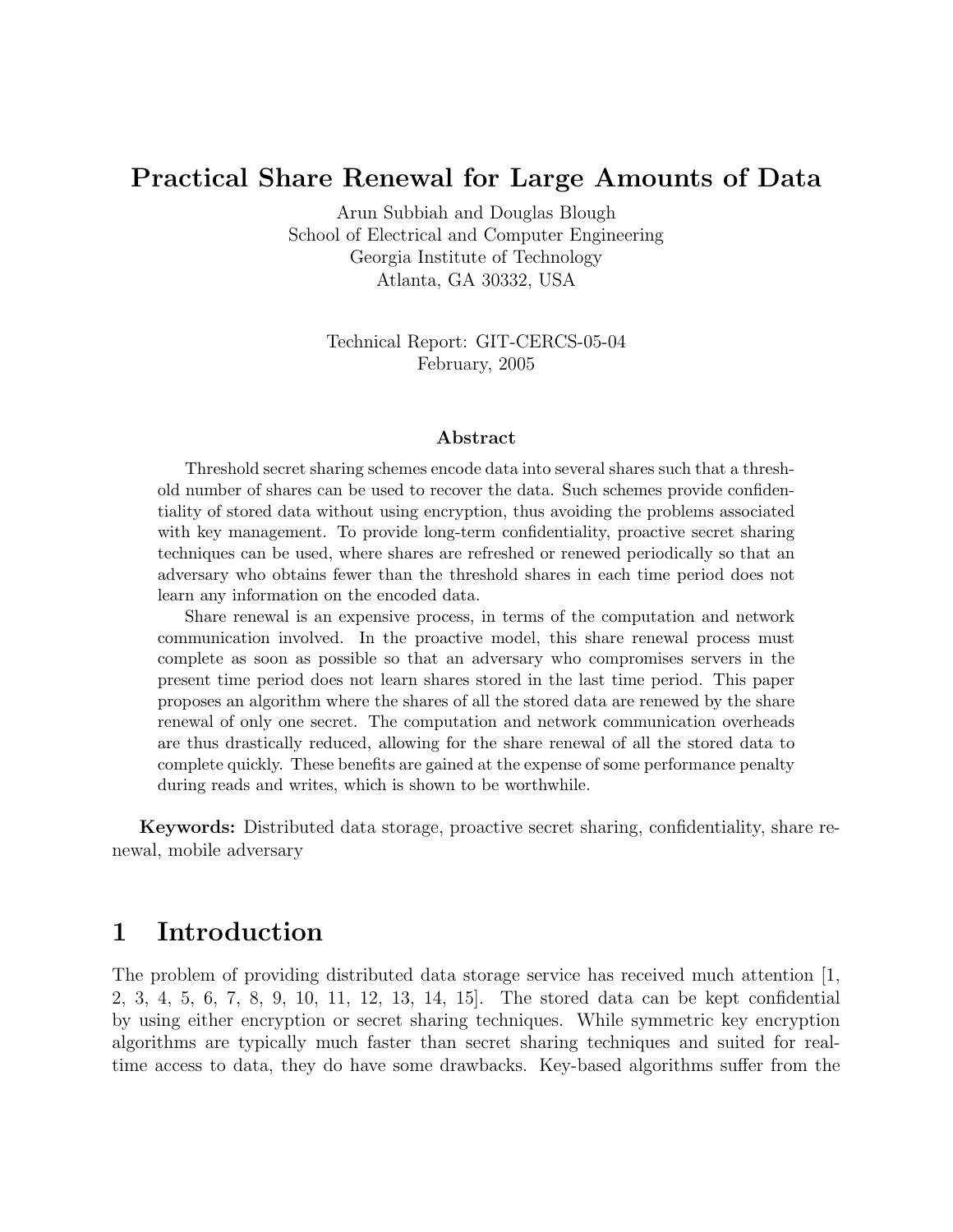problem of key management. A key management infrastructure is required, which should take care of changes in access control. If the confidential data is long-lived, then it cannot be guaranteed that encryption algorithms will remain secure for a long time. Changes in the key or the encryption algorithm will require a trusted authority to decrypt and re-encrypt all the stored data with a new key, which may not be practical. Hence, in the context of providing confidential data storage for data that is long-lived or archival in nature, encryption algorithms may not be suitable.

Secret sharing algorithms [16, 17], on the other hand, do not use cryptographic keys. The data is encoded into shares so that some qualified subsets of them can be used to recover the data. A  $(k, n)$  secret sharing scheme generates n shares of a secret S, such that the knowledge of any k shares is enough to reconstruct the secret S. Perfect secret sharing schemes, also known as threshold schemes, have the additional property that knowledge of fewer than k shares does not give any information on the encoded data. These properties are provided without requiring any encryption, thus avoiding the issues associated with key management. Though threshold schemes were traditionally used to store keys in a distributed set of servers, some works [18, 19, 12] have also considered storing generic data using threshold schemes.

If the shares are distributed to a group of servers, then the secret can be eventually recovered by an adversary by his compromising any k servers, assuming each server gets one share. So to provide long-term confidentiality, proactive secret sharing [20, 21, 22] techniques can be used. In proactive secret sharing, servers periodically engage in a distributed share renewal protocol where the shares of the secret are refreshed or renewed. The new shares of the secret are incompatible with the shares used to store the secret before the share renewal process. This prevents an adversary from gathering a consistent set of k shares of the secret over time.

Typical data storage systems store orders of magnitude of data objects. If each data object were to be stored using secret sharing, then share renewal of all the data objects will incur significant computation and network communication overheads. This severely limits the scalability of proactive secret sharing techniques for large volumes of data. Our proposed solution allows for the share renewal of all the secrets (or data objects) stored in the system by the share renewal of only one secret, thereby drastically reducing the computation and network communication overheads. The proposed algorithm is thus critical for keeping large volumes of data proactively confidential.

### 2 The Problem

Consider a system in which there are n servers, and a (potentially unlimited) number of clients which read and write secrets to the servers. To write a secret, a client generates  $n$ shares of the secret using a  $(k, n)$ -threshold scheme, and securely gives each server one share. To read a secret, a client contacts as many servers as necessary to retrieve k shares as a  $(k, n)$ -threshold scheme is being used for the secret sharing.

To keep the secrets proactively secure, the *n* servers have to periodically engage in a share renewal protocol to generate new shares of the secrets. When the number of secrets is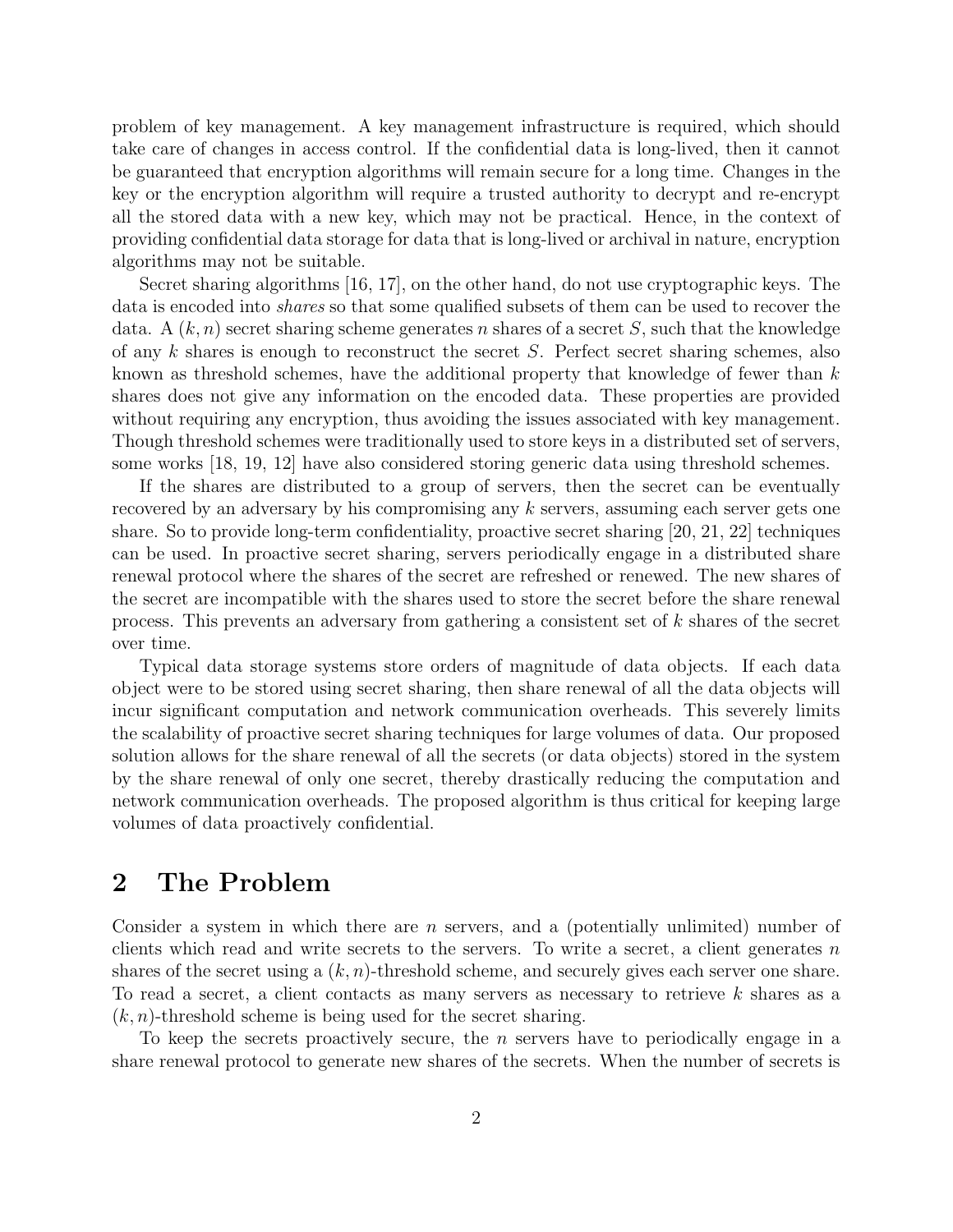large, this process can take a long time, and cause heavy computation and communication overheads. How to reduce these overheads, which arise due to the share renewal of a large number of secrets, is the problem addressed in this paper.

The proposed solution involves maintaining a system secret, denoted by  $U$ , which is not known to any client. The servers generate a new sharing for  $U$ , and use these shares to renew the shares of all the stored secrets. Thus, only one share renewal protocol is run to renew the shares of all the clients' secrets. The communication overhead is thus due to *only* one run of the share renewal protocol, and the computation overhead on the servers is also reduced. Thus, the proposed solution can be used to achieve efficient proactive security.

### 3 Preliminaries

Let the secrets belong to Abelian group  $AG_1$ , and the shares belong to Abelian group  $AG_2$ . The group  $AG_1$  is Abelian with respect to the binary operator  $\oplus$ , while the group  $AG_2$  is Abelian with respect to the binary operator  $\otimes$ . Given k shares,  $s_{1,1},...,s_{1,k}$ , of the secret  $S_1$  that were generated using a k-threshold scheme, the secret  $S_1$  can be reconstructed by computing  $s_{1,1} \otimes s_{1,2} \otimes ... \otimes s_{1,k}$ . In  $(\oplus, \otimes)$ -homomorphic  $(k, n)$ -threshold schemes [23], if

shares of  $S_1$  are  $(s_{1,1}, s_{1,2}, ..., s_{1,n})$ , and shares of  $S_2$  are  $(s_{2,1}, s_{2,2}, ..., s_{2,n}),$ then shares of  $(S_1 \oplus S_2)$  are  $((s_{1,1} \otimes s_{2,1}), (s_{1,2} \otimes s_{2,2}), ..., (s_{1,n} \otimes s_{2,n})).$ 

In this paper, we consider  $(\oplus, \otimes)$ -homomorphic  $(k, n)$ -threshold schemes. An example of a  $(\oplus, \otimes)$ -homomorphic  $(k, n)$ -threshold scheme is Shamir's scheme [16], which is a  $(+, +)$ homomorphic  $(k, n)$ -threshold scheme.

Since  $AG_1$  and  $AG_2$  are Abelian groups, there exists an identity element, denoted by  $0_1 \in AG_1$  and  $0_2 \in AG_2$  respectively, for each of the two groups. That is, for an element  $S_1 \in AG_1$ ,  $S_1 \oplus 0_1 = S_1$ , and for an element  $s_{1,1} \in AG_2$ ,  $s_{1,1} \otimes 0_2 = s_{1,1}$ .

In each of the two Abelian groups, there also exist an inverse for every element in the group. For example, for an element  $S_1 \in AG_1$ , there exists a unique inverse denoted by  $S_1^{-1} \in AG_1$  such that  $S_1 \oplus S_1^{-1} = 0_1$ . Likewise, for an element  $s_{1,1} \in AG_2$ , there exists a unique inverse denoted by  $s_{1,1}^{-1} \in AG_2$  such that  $s_{1,1} \otimes s_{1,1}^{-1} = 0_2$ .

There are times in the text where a computation such as  $s \otimes s \otimes ... \otimes s$  ( $R<sub>S</sub>$  times) or  $S \oplus S \oplus ... \oplus S$  (R<sub>S</sub> times) may need to be performed. This is written abbreviated as R<sub>SS</sub> or  $R_{\rm S}S$  respectively.

## 4 Protocol Description

The protocol in the presence of passive adversaries, i.e., adversaries interested only in recovering data and not in corrupting them, is described in this section.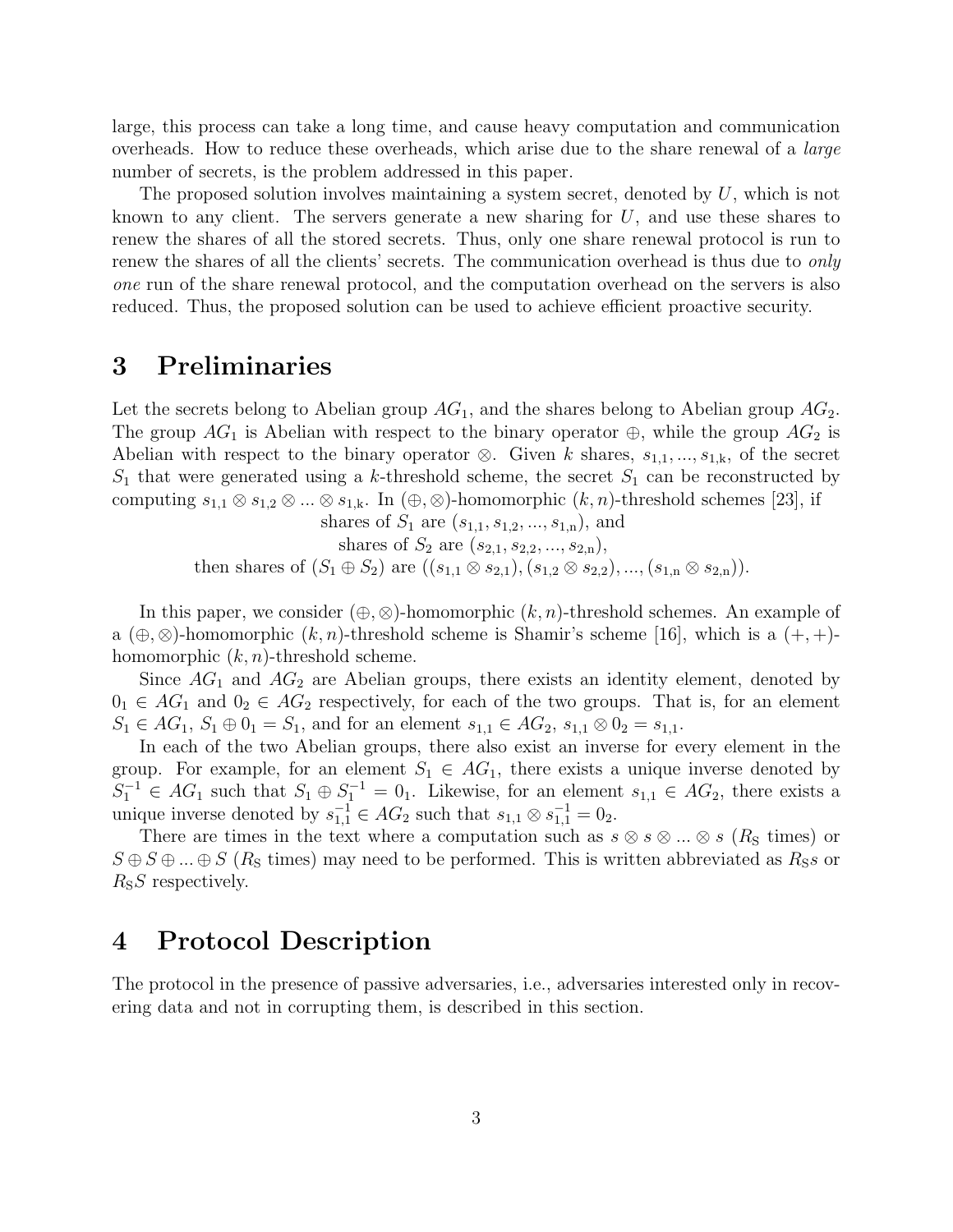#### 4.1 Initialization and Maintenance of the System Secret

When the system is first initialized, the servers come up with a secret they will maintain using a  $(\oplus, \otimes)$ -homomorphic  $(k, n)$  threshold scheme. The share renewal of this system secret, denoted by  $U$ , allows the renewal of shares of all the data objects stored at the servers. The system secret U must be generated such that no subset of  $(k-1)$  servers can collectively find U. Also, the proposed algorithm requires generation and maintenance of the inverse of the system secret, denoted by  $U^{-1}$ .

At start, the identity element of  $AG_1$ ,  $0_1$ , is secret shared using an  $(\oplus, \otimes)$ -homomorphic  $(n, n)$  threshold scheme by a system administrator, and each server is given one share, i.e., server *i* receives share  $0_{1,i}$ . This secret sharing need not be secret and can be done publicly. To set up the unknown system secret  $U$ , each server comes up with a random number  $u_i \in AG_2$  secretly. The *n* shares are now understood to represent the unknown system secret U using an  $(\oplus, \otimes)$ -homomorphic  $(n, n)$  threshold scheme. Each server i, from its share of U and  $0_1$ , can find its share of  $U^{-1}$  by computing  $u_i^{(1)} = 0_{1,i} \otimes (u_i)^{-1}$ . The correctness of this sharing can be seen below:

$$
U \oplus U^{-1} = 0_1
$$
  
\n
$$
\Rightarrow (u_1 \otimes u_1^{(I)}, u_2 \otimes u_2^{(I)}, ..., u_n \otimes u_n^{(I)}) = (0_{1,1}, 0_{1,2}, ..., 0_{1,n})
$$
  
\ni.e.,  $u_i \otimes u_i^{(I)} = 0_{1,i}, 1 \le i \le n$   
\n
$$
\Rightarrow u_i^{(I)} = 0_{1,i} \otimes u_i^{-1}, 1 \le i \le n
$$

Servers then redistribute the shares of U and  $U^{-1}$  from an  $(n, n)$ -threshold scheme to a  $(k, n)$ -threshold scheme using a protocol such as Desmedt and Jajodia's [24]. The shares of  $0<sub>1</sub>$  can be deleted after this secret redistribution. Successful deletion of the shares of  $0<sub>1</sub>$  is not required for the security of the system. However, reliable deletion of the shares of U and  $U^{-1}$  corresponding to the  $(n, n)$ -threshold scheme is required to maintain proactive security.

Let the n shares of  $U^{-1}$  distributed using the  $(k, n)$ -threshold scheme be denoted by  $(u_{-a,1}, u_{-a,2}, ..., u_{-a,n})$ . Successive share renewals of  $U^{-1}$  will produce shares denoted by  $u_{-b,i}$ 's,  $u_{-c,i}$ 's, and so on. Let the *n* shares of U distributed using the  $(k, n)$ -threshold scheme be denoted by  $(u_{1,1}, u_{1,2}, ..., u_{1,n})$ . Successive share renewals of U will produce shares denoted by  $u_{2,i}$ 's,  $u_{3,i}$ 's, and so on. The shares of U and  $U^{-1}$  are renewed periodically to preserve the confidentiality of the system secret  $U$ . New sharings of  $U$  are also required in the proposed share renewal algorithm.

#### 4.2 Data Write Protocol

This section describes the data write protocol followed by the servers and the users or clients when a secret is written. These secrets are called *user secrets*, as opposed to the *system* secret U.

To write a user secret  $S_1$ , a client generates n shares of  $S_1$  using the  $(\oplus, \otimes)$ -homomorphic  $(k, n)$  threshold scheme, and gives each server securely its share. Let the shares of  $S_1$  thus generated be denoted by  $s_{1,1}, s_{1,2},...,s_{1,n}$ . Upon receiving a write request, servers engage in a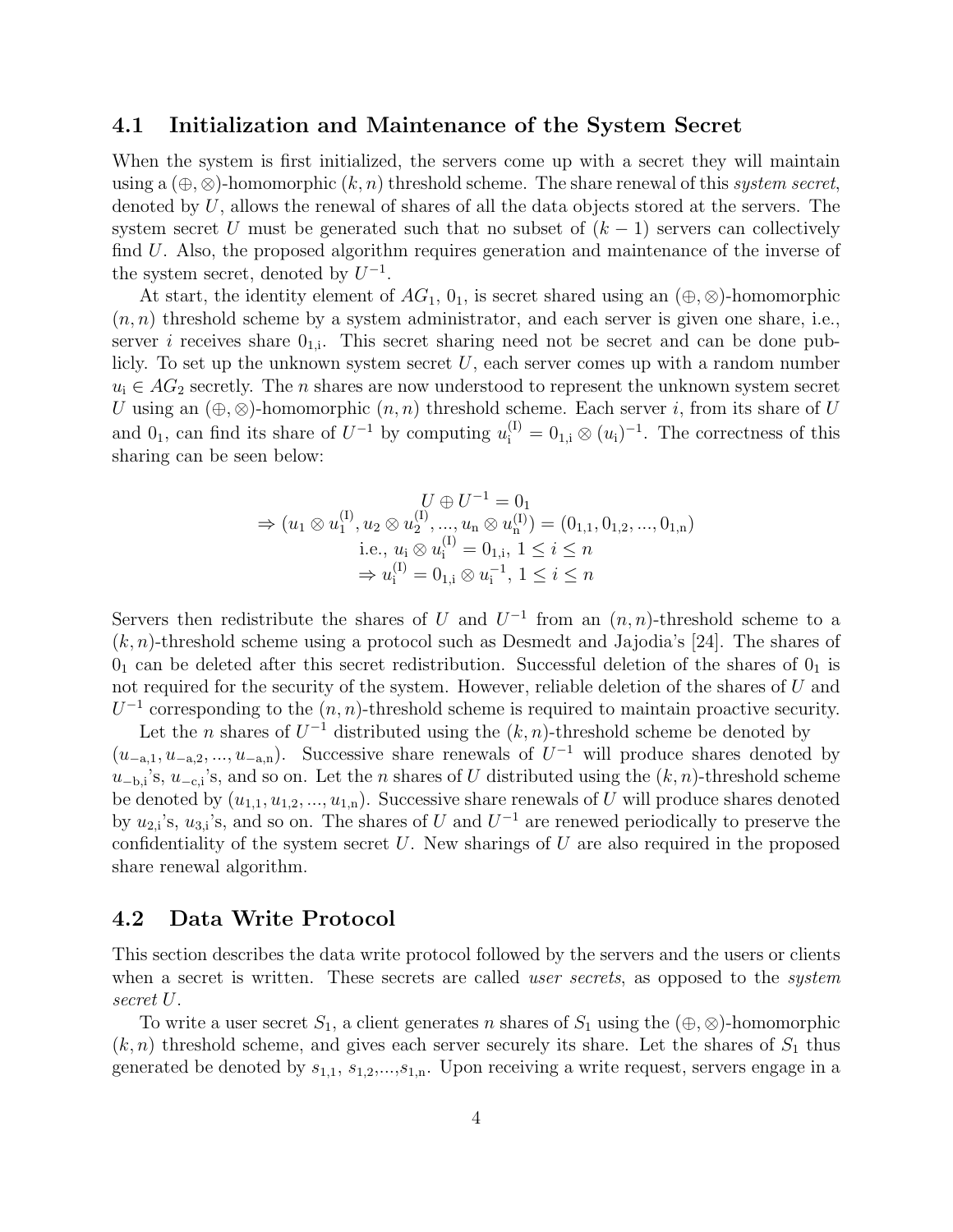share renewal protocol on U to generate a new sharing of U. For the write to secret  $S_1$ , let the sharing of U generated be denoted by  $(s_{2,1}, s_{2,2}, ..., s_{2,n})$ . Each server "adds" (⊗) its new share of U to its share of  $S_1$ , and permanently deletes the new share of U. Note that this share renewal of U is not for keeping U proactively secure. The new sharing of U is added to the received shares in the write request and the new sharing of U is permanently deleted. Thus, the secret  $S_1$  is stored at the servers as  $S_1 \oplus U$  after a write.

The share renewal of U for the purpose of writes need not be performed as and when writes are received. They can be run in anticipation of new writes, but all such sharings must be deleted before the servers transition into the next time period. In networks where there is no broadcast channel, an agreement protocol needs to be run amongst the servers during writes, and a share renewal on  $U$  could be accomplished as part of the agreement process.

For each data object or secret, a replicated variable is maintained by the servers. When the secret  $S_1$  is written, servers create a variable  $R_{S_1}$  and initialize it to 1.

### 4.3 The Data Share Renewal Protocol

The algorithm works by altering the secrets when share renewal is done, but by a known quantity which is the system secret U.

At the time period boundaries, servers engage in a share renewal protocol on system secret U to generate a new set of shares of U that will be used to refresh the shares of all the user secrets stored in the system. Denote one such sharing of  $U$  generated for this purpose by  $u_{2,1}, u_{2,2}, \ldots, u_{2,n}$ .

Servers "add"(⊗) these shares of U to the shares of all the encoded data objects to renew the shares. That is, server i "adds" (⊗)  $u_{2i}$  to the current share it has for all the data objects stored, and then reliably deletes  $u_{2i}$ . Thus, the shares of user secret  $S_1$  now stored at the servers correspond to the secret  $S_1 \oplus U \oplus U = S_1 \oplus 2U$ . The replicated variable  $R_{S_1}$  is incremented by one. In general, the shares of  $S_1$  currently stored at the servers correspond to the secret  $S_1 \oplus R_{S_1}U$ , where  $R_{S_1} - 1$  share renewals on secret  $S_1$  have taken place since  $S_1$  was last written.

#### 4.4 Data Read Protocol

When a client requests user secret  $S_1$ , servers must return shares of  $S_1$ . To accomplish this, servers add  $R_{S_1}$  times  $u_{mi}$  ( $u_{-a,i} \otimes u_{-a,i} \otimes ... \otimes u_{-a,i}$  ( $R_{S_1}$  times)) to the share it has currently for  $S_i$  and returns the sum (⊗). The shares received are thus that of secret  $S_1$ , because the resulting secret read will be

$$
(S_1 \oplus R_{S_1} U) \oplus (R_{S_1} U^{-1}) = S_1 \oplus (R_{S_1} U \oplus R_{S_1} U^{-1}) = S_1 \oplus 0_1 = S_1
$$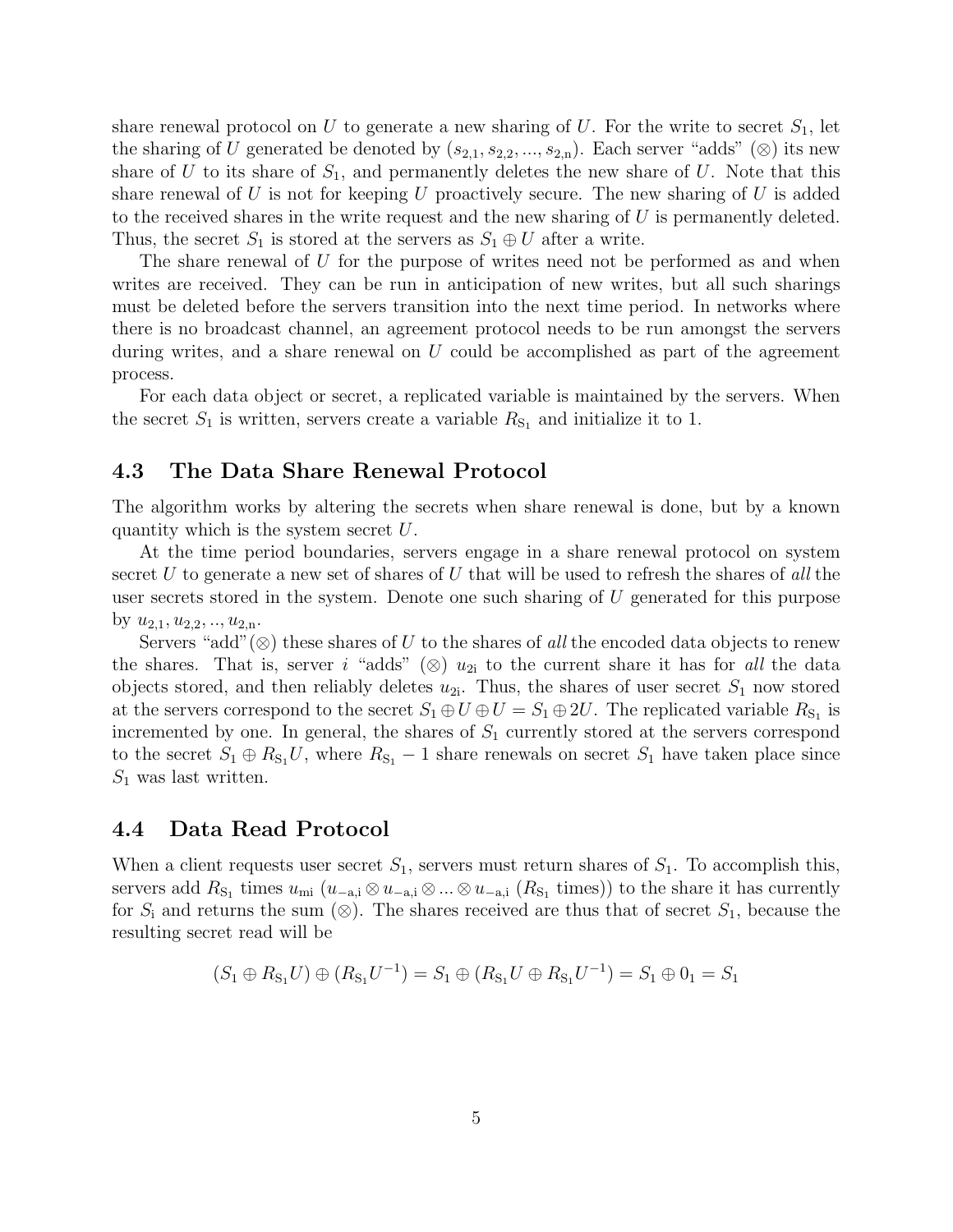### 5 Security Analysis

We first present an informal analysis of the security of the share renewal algorithm.

We first show why U must be kept secret. Consider a client who has read and write access to user secret  $S_2$ , but has no such access to another user secret  $S_1$ . The client knows the system secret U and is interested in finding out  $S_1$ . When secret  $S_2$  is written to the servers, the client is aware of the shares generated to represent  $S_2$ . He then compromises  $k-1$  servers, and finds the  $u_{-a,i}$ 's used to store  $U^{-1}$ . Since he knows U and  $U^{-1}$ , from these  $k-1$  shares he can figure out the  $u_{-a,i}$ 's stored at other servers. The client does a read on secret  $S_2$ , and since he knows the  $u_{-a,i}$ 's, he can figure out the shares of  $S_2 \oplus U$  stored at the servers. From this, the client can figure out the shares of  $U$ , say  $u_{2,i}$ 's, used at the time  $S_2$  was written. The client also learns of  $k-1$  shares of secret  $S_1 \oplus U$  stored at the  $k-1$ compromised servers.

At the next time period boundary, these  $k-1$  compromised servers have been corrected, and share renewal takes place. In the subsequent time period, the client compromises a different set of  $k-1$  servers. From the new shares of  $U^{-1}$  stored at these servers, he can figure out all the new  $u_{mi}$ 's. He now does a read on  $S_2$ . Server i will return  $s_{2,i} \otimes u_{2,i} \otimes u_{3,i} \otimes 2u_{-a,i}$ , where the  $u_{3,i}$ 's are the shares of U "added" (⊗) to the shares of all the user secrets stored in the system during the share renewal phase. The client is aware of all the quantities in the above expression except the  $u_{3,i}$ 's, the shares of U added to the shares of all the user secrets at the time of share renewal. The client can hence find out the  $u_{3,i}$ 's.

From one of the compromised servers, say the  $i<sup>th</sup>$  server, the client can find out the new share for secret  $S_1$  after the share renewal, which will be  $s_{1,i} \otimes u_{4,i} \otimes u_{3,i}$ . Since he knows  $u_{3,i}$ , he can find out the "old" share for  $S_1$ , which is  $s_{1,i} \otimes u_{4,i}$ . The client already has  $k-1$  "old" shares of secret  $S_1$ , or rather that of  $S_1 \oplus U$ , and with this additional share he can recover  $S_1 \oplus U$ . Since the client knows U, he can find out  $S_1$ .

Hence, U must be kept secret.

We next explain why when a secret is written by a client, its shares are not stored as they are, and instead modified to store the secret  $\oplus U$ . Assume that when secret  $S_2$  is written, its shares are written unmodified. So when a client does a read on  $S_2$  before any share renewal has taken place, he gets the shares he originally generated for  $S_2$ . Secret  $S_1$ , that the client is not allowed to access, is also stored as the original shares generated by its owner. The client compromises  $k - 1$  servers, and finds out  $k - 1$  shares of secret  $S_1$ .

At the next time period boundary, share renewal takes place for all the user secrets as well as for the system secret U and  $U^{-1}$ . In the following time period, the client compromises another set of k−1 servers. The shares of secret  $S_2$  stored at these servers are, say,  $s_{2,i} \otimes u_{2,i}$ 's. Since the client is aware of the  $s_{2,i}$ 's, he can find out  $k-1$   $u_{2,i}$ 's. The shares of secret  $S_1$ stored at these compromised servers are  $s_{1,i} \otimes u_{2,i}$ . Since the client is aware of the  $u_{2,i}$ 's stored at these compromised servers, he can find out an additional  $k-1$  shares of secret  $S_1$  (the  $s_{1,i}$ 's). The client has already obtained upto  $k-1$  shares of secret  $S_1$  (that belong to the set of  $s_{1,i}$ 's) from the earlier time period. Since he now has more than  $k-1$  shares of  $S_1$  (the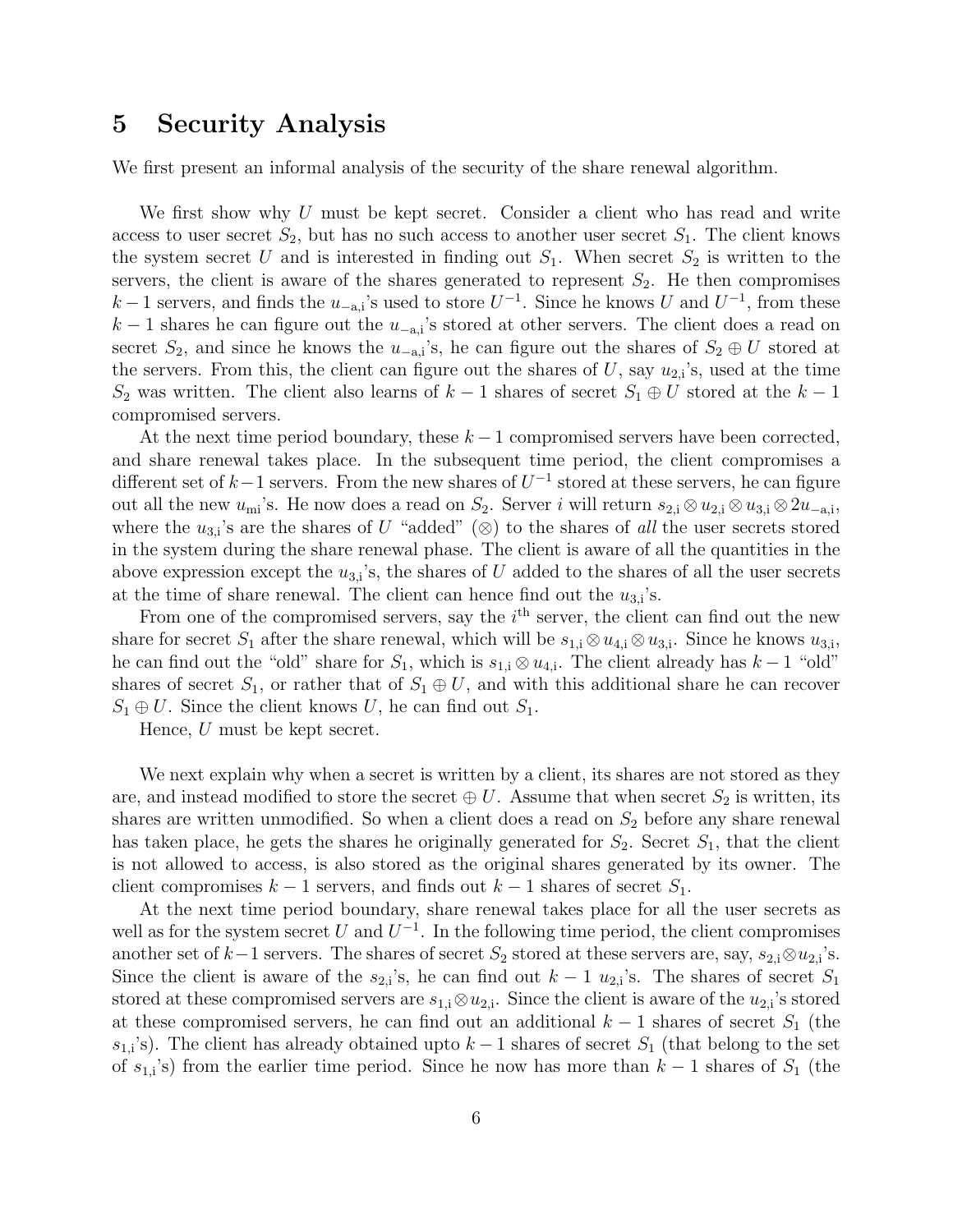$s_{1,i}$ 's), he can find out secret  $S_1$ .

To avoid this scenario, at the time a user secret is written, the shares are modified to store the user secret  $\oplus U$ . Also, the shares of U used at the time of a user-secret write is never used for other writes so that there exists no correlation between the stored shares of any two user secrets. Since the set of shares of  $U$  used at the time of writes to user secrets will never be used again, it must be deleted permanently from its local storage. This deletion must be done before the next immediate time period boundary.

To prove the security formally, we assume the existence of a client C who has read and write access to user secrets  $S_2, S_3, \dots$ , and is interested in finding out user secret  $S_1$  or the system secret  $U$ . The client  $C$  is hence also an adversary.

**Theorem 1** An adversary C, who has complete read and writes access over some user secrets, cannot recover the system secret U.

**Proof:** Since a  $(k, n)$  threshold scheme is used throughout, an adversary can recover U if he is able to find at least k consistent shares of U, while  $k-1$  shares of U will reveal no information about U.

The shares used to store  $U^{-1}$ , the  $u_{-a,i}$ 's, are protected by periodic share renewal. Hence, an adversary cannot learn any information about  $U$  from these set of shares.

Sets of shares of U are created during a time period for data object writes, and are either used up during writes or are permanently deleted at the end of a time period. Hence, the same sets of shares of  $U$  are unavailable in plain text at the servers in more than one time period. Since only a maximum of  $k-1$  servers can be in the compromised state in a time period, and the sets of shares of U are generated using a  $k$ -threshold scheme, an adversary cannot learn U from these sets of shares.

Let the client / adversary C have full read and write access to user secret  $S_2$ , and be interested in finding out system secret U. When user secret  $S_2$  is written by client C, let the shares of  $S_2$  generated using a  $(k, n)$ - threshold scheme be denoted by  $s_{2,i}$ 's. To store  $S_2$  as  $S_2 \oplus U$ , let the servers use the shares of U denoted by  $u_{2,i}$ 's. The shares of  $S_2$  are hence stored at the servers as  $s_{2,i} \otimes u_{2,i}$ 's. Let the current set of shares used to store  $U^{-1}$ at the servers be denoted by  $u_{-a,i}$ 's. When C does a read on  $S_2$  from all the servers, it obtains shares  $s_{2,i} \otimes u_{2,i} \otimes u_{-a,i}$ 's. Since C is aware of the  $s_{2,i}$ 's, he can find out  $u_{2,i} \otimes u_{-a,i}$  for  $i = 1, 2, ..., n$ . These shares correspond to the secret  $U \oplus U^{-1} = 0$ , the identity element in Abelian group  $AG_1$ , and as such are of no use in finding out U. Without loss of generality, assume that C compromises the first  $k-1$  servers in this time period. C thus obtains the first k – 1 shares of  $u_{2,i}$  and the first k – 1 shares of  $u_{-a,i}$ . The  $u_{2,i}$ 's and the  $u_{-a,i}$ 's are two different sets of shares. With only  $k-1$  shares from each set, an adversary cannot recover U as a k-threshold scheme was used. To prove that even the knowledge of the n  $(u_{2,i} \otimes u_{-a,i})$ 's will not help in finding U, consider the following example. Fix a certain value for U, and from  $u_{2,1}, ..., u_{2,k-1}$  and  $u_{-a,1}, ..., u_{-a,k-1}$ , the rest of the shares  $u_{2,k}, ..., u_{2,n}$  and  $u_{-a,k},...,u_{-a,n}$  can be fixed. The adversary C is aware of  $u_{2,i} \otimes u_{-a,i}, 1 \leq i \leq n$ , out of which the shares  $u_{2,1},...,u_{2,k-1}$  and  $u_{-a,1},...,u_{-a,k-1}$  were used to calculate the rest of the shares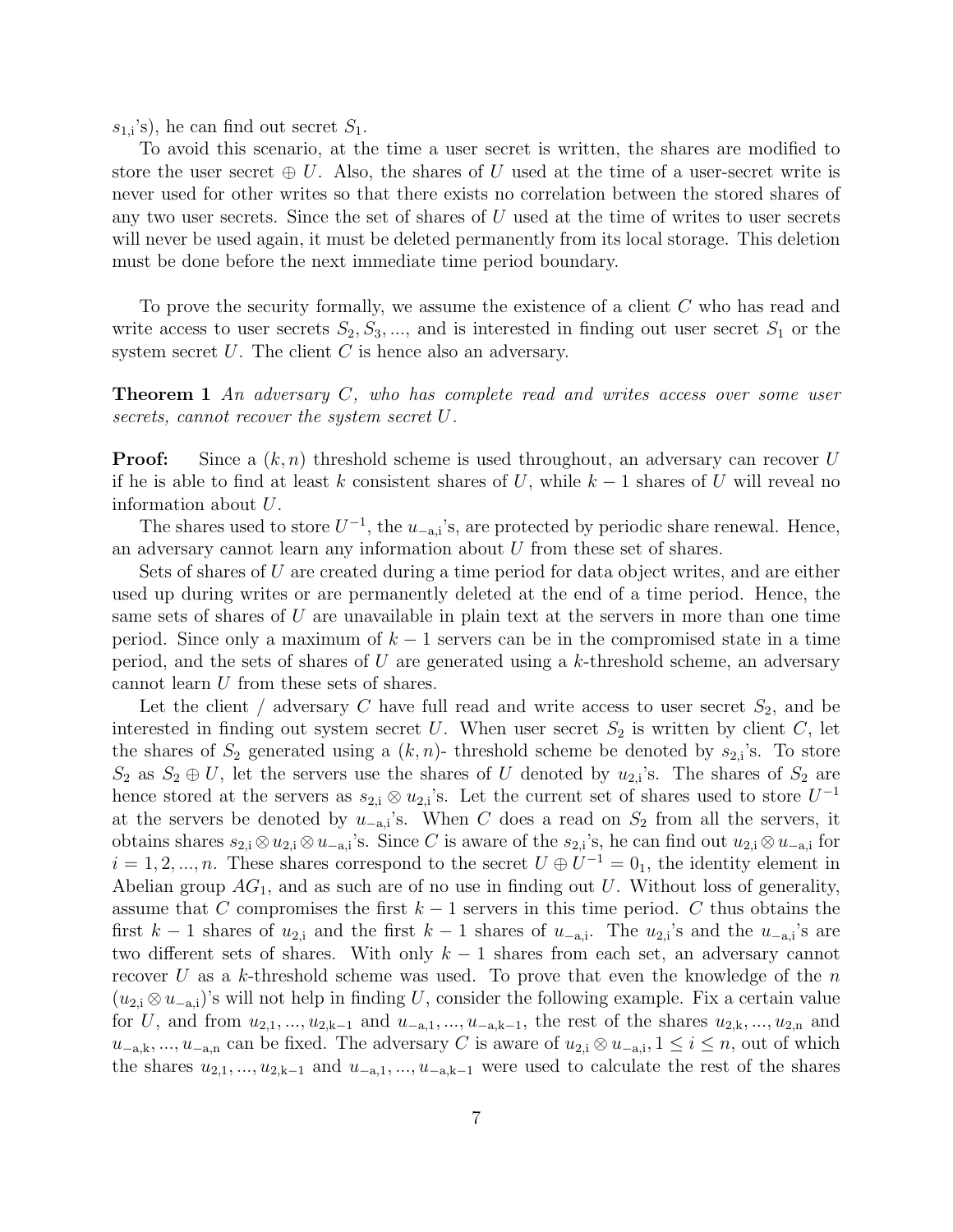$u_{2,i}$ 's and  $u_{-a,i}$ 's. The secret that will be recovered from  $(u_{2,i} \otimes u_{-a,i})$ 's using the calculated  $u_{2,i}$ 's and  $u_{-a,i}$ 's will correspond to the secret  $U \oplus U^{-1} = 0$ , the identity element which is independent of U. Out of the read  $(u_{2,i} \otimes u_{-a,i})$ 's and the calculated  $(u_{2,i} \otimes u_{-a,i})$ 's,  $k-1$  of the  $(u_{2,i} \otimes u_{-a,i})$ 's are identical and both correspond to the secret "0<sub>1</sub>." Therefore, since a k-threshold scheme was used, the rest of the share sets (the read and the computed) must also be identical.

Hence, the knowledge of  $k-1$   $u_{2,i}$ 's and  $k-1$   $u_{-a,i}$ 's, and all the  $(u_{2,i} \otimes u_{-a,i})$ 's, will not reveal any information on the system secret U.

In the subsequent time period, assume the set of shares of U denoted by  $u_{2,i}$ 's were generated and "added"  $(\otimes)$  to the shares of all the user secrets in order to renew their shares. The shares of  $S_2$  stored at the servers are hence  $s_{2,i} \otimes u_{2,i} \otimes u_{3,i}$ . Also, the shares used to store  $U$ , the  $u_{-a,i}$ 's, were replaced with  $u_{-b,i}$ 's.

When client C does a read on  $S_2$  from all the servers, he gets  $(s_{2,i} \otimes u_{2,i} \otimes u_{3,i} \otimes 2u_{-b,i})$ 's,  $i = 1, 2, ..., n$ . C can thus obtain  $(u_{2,i} \otimes u_{3,i} \otimes 2u_{-b,i})$ 's,  $i = 1, 2, ..., n$ . These shares correspond again to the secret *zero* and as such are of no use in finding  $U$ . Even the knowledge of  $(u_{2,i} \otimes u_{-a,i}), i = 1, 2, ..., n$ , from the last time period does not help as the  $u_{-a,i}$ 's have been replaced with  $u_{-b,i}$ 's.

By compromising  $k-1$  servers in this time period, C can obtain  $k-1$   $(u_{2,i} \otimes u_{3,i})$ 's and  $k-1$  u<sub>−b,i</sub>'s. C is already aware of  $k-1$  shares of  $u_{2,i}$  and  $u_{-a,i}$  from the last time period. Since the  $u_{-a,i}$ 's have been replaced by  $u_{-b,i}$ 's in the new time period, the adversary can find out U only by recovering additional shares of  $u_{2,i}$ . For this, C needs to be aware of some of the  $u_{3,i}$ 's.

The  $u_{3,i}$ 's are however unavailable in plain text and have been "added" to the shares of all the data objects. The  $u_{3,i}$ 's can be recovered only by compromising servers while the share renewal process was in progress. Servers compromised during the share renewal phase, however, are considered as compromised in the current and the last time periods. Hence, an adversary who has compromised a server during the share renewal phase will anyway be aware of the  $u_{2,i}$  stored at the compromised server. So new  $u_{2,i}$ 's can be found by the adversary.

Also, it can be seen that not more than  $k-1$   $u_{3,i}$ 's can be found by the adversary. If the adversary was able to find a certain  $u_{3,i}$ , that would have been possible only because the adversary was aware of the  $u_{2,i}$  stored at that server. The adversary could not recover more than  $k-1$   $u_{2,i}$ 's used in the earlier time period. By induction, it can be seen that even after subsequent time periods and share renewals,  $k$  consistent shares of  $U$  can never be found. It can also be seen that the knowledge of user secrets in addition to user secret  $S_2$  does not help the adversary  $C$  in any way. The adversary is hence unable to find out the system secret  $U$ .

**Theorem 2** An adversary  $C$ , who has read and write access to some user secrets, cannot recover a user secret to which he has no read access.

**Proof:** Assume a client / adversary C knows user secrets  $S_2, S_3, \dots$  and is interested in finding user secret  $S_1$ . To find secret  $S_1$ , the adversary must obtain at least k consistent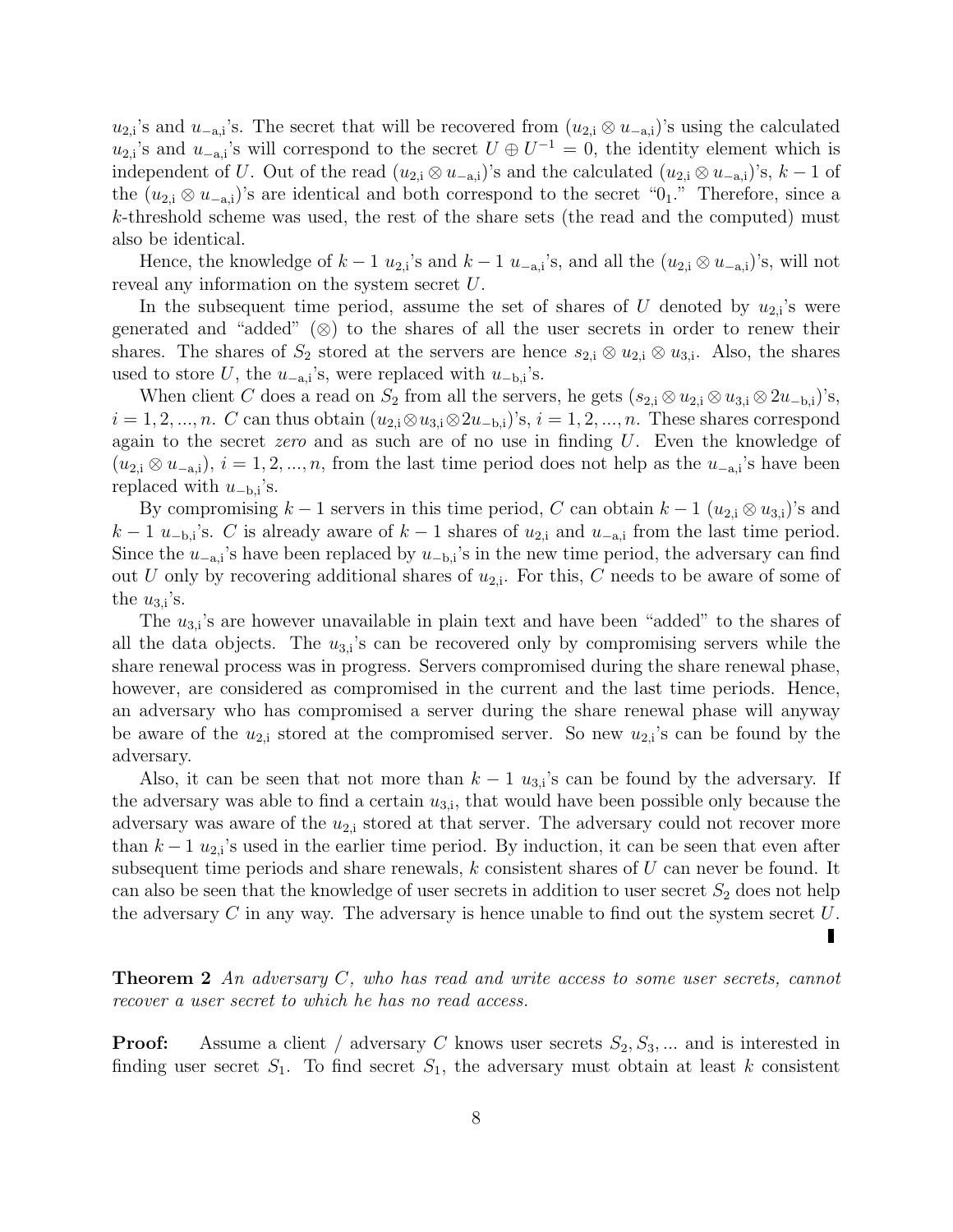shares of  $S_1$  by compromising as many servers. Since a random set of shares of system secret U is used to store  $S_1$  when it is written, and this set of shares of U is never used again to store other secrets, there is no correlation between shares of  $S_1$  and any other secret. Hence, the knowledge of other secrets is of no use to the adversary interested in finding the secret  $S_1$ .

Assume the set of shares of U used to encode  $S_1$  as  $S_1 \oplus U$  when  $S_1$  was written are denoted by  $u_{2,i}$ 's. By the compromise of  $k-1$  servers at the time the secret  $S_1$  was written, the adversary C may be able to obtain  $k-1$  shares of  $S_1$  and  $k-1$  shares of U used to store  $S_1$  as  $S_1 \oplus U$ . In the next time period and following the share renewal, the adversary can obtain  $k-1$  ( $s_{1,i} \otimes u_{2,i} \otimes u_{3,i}$ )'s, where the  $u_{3,i}$ 's are the shares of U used to renew the shares of all the user secrets during the share renewal. The adversary has to now compromise a server other than the servers compromised in the earlier time period in order to recover new shares of  $S_1$ . Since at the currently compromised servers, the  $(u_{2,i} \otimes u_{3,i})$ 's are not known to the adversary (from Theorem 1, the system secret  $U$  cannot be found by the adversary), the adversary will be unable to recover k consistent  $s_{1,i}$ 's. It can be seen that this result holds during subsequent share renewals also.

The secret  $S_1$  can also be recovered from k consistent shares of  $S_1 \oplus U \oplus U^{-1}$ , or from k consistent shares of  $S_1 \oplus 2U \oplus 2U^{-1}$ . That is,  $S_1$  can be found from k consistent  $(s_{1,i} \otimes u_{2,i} \otimes$  $u_{-a,i}$ )'s, or k consistent  $(s_{1,i} \otimes u_{2,i} \otimes u_{3,i} \otimes 2u_{-b,i})$ 's. Since the shares used to store  $U^{-1}$ , the  $u_{-a,i}$ 's, are changed (renewed) at every time period boundary (in this case, to  $u_{-b,i}$ 's), it is not possible to obtain k consistent  $u_{-a,i}$ 's or  $u_{-b,i}$ 's. Hence, k consistent  $(s_{1,i} \otimes u_{2,i} \otimes u_{-a,i})$ 's or k consistent  $(s_{1,i} \otimes u_{2,i} \otimes u_{3,i} \otimes u_{-b,i})$ 's cannot be recovered by the adversary.

Hence, even with the knowledge of some user secrets and with the ability to compromise at most  $k-1$  servers in every time period, the adversary will be unable to find out other user secrets. п

From a practical standpoint, it may be advisable to change the system secret every now and then because the security of the entire system rests on maintaining the secrecy of the system secret. Even after the system secret is changed, the past system secrets should never be discovered. This is because an adversary could have collected shares over several time periods, and with the knowledge of the system secret used then, he will be able to decipher user secrets stored in those time periods. The system secret must therefore be changed as a safety precaution.

To change the system secret from  $U$  to  $V$ , the procedure used to setup shares of  $U$  and  $U^{-1}$  are followed again to obtain shares of V and  $V^{-1}$ . Note that the system secrets are not known even to the system administrator as each server generates its own random share. For a secret, say  $S_1$ , stored in the system, server i computes its new share of  $S_1$  with respect to system secret V by computing  $s_{1,i} \otimes u_{2,i} \otimes ... \otimes u_{3,i} \otimes R_{S_1} u_{-a,i} \otimes v_{2,i}$ , where the  $u_{-a,i}$ 's are the current shares used to store  $\tilde{U}^{-1}$  and the  $v_{2,i}$ 's are the shares of V "added" (⊗) to the shares of all the user secrets.  $R_{S_1}$  is initialized back to 1. When  $S_1$  is read, the shares returned will be of the form  $s_{1,i} \otimes u_{2,i} \otimes ... \otimes u_{3,i} \otimes R_{S_1} u_{-a,i} \otimes v_{2,i} \otimes v_{-a,i}$ , where the  $v_{-a,i}$ 's are the shares currently being used to store  $V^{-1}$ .

The following theorem states that when the system secret is changed, the confidentiality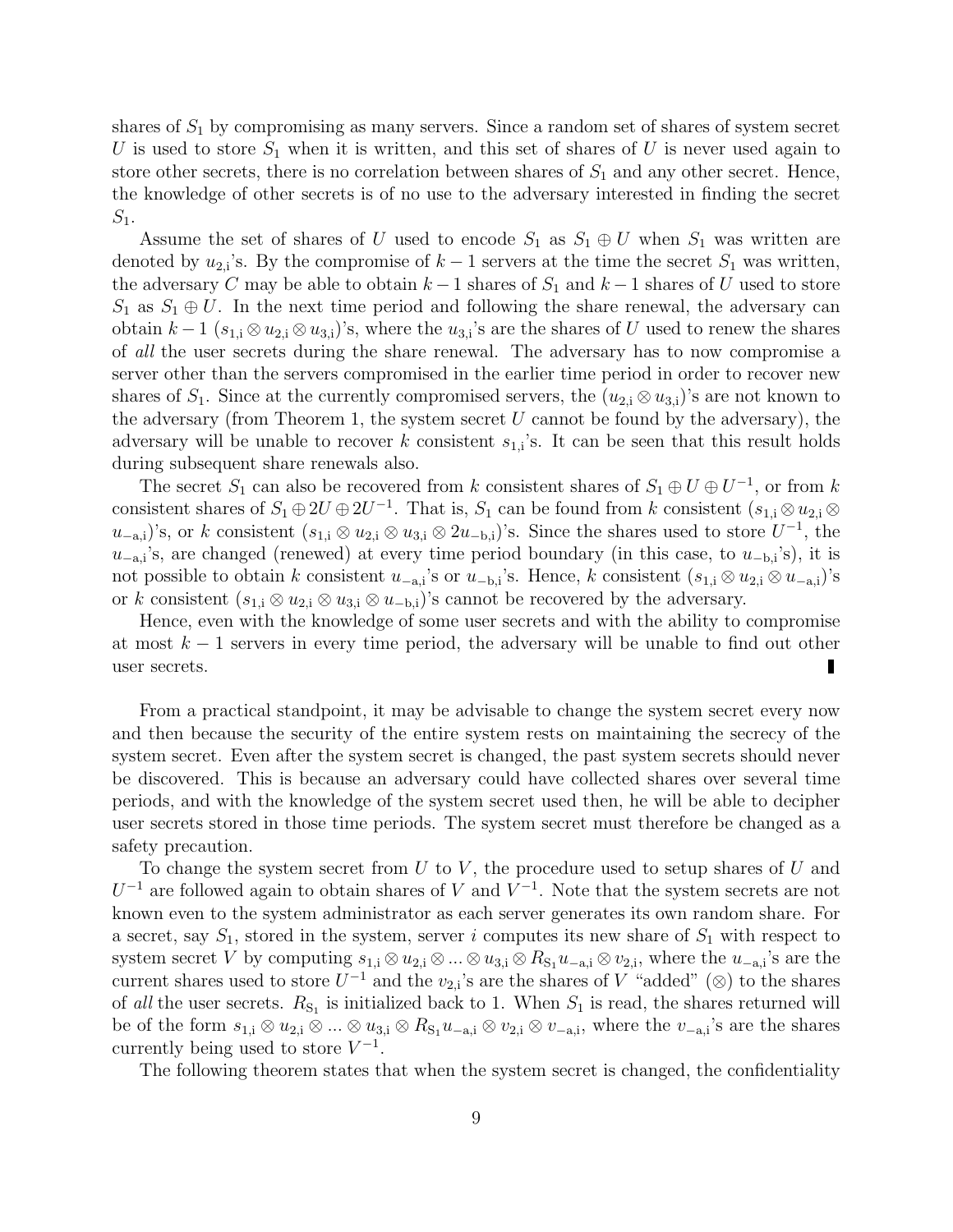of the user and system secrets will be maintained.

**Theorem 3** Let the secret U be changed to V. An adversary who has read and write access to some user secrets will not be able to recover  $V$  or any other user secret in the process.

**Proof:** When U is changed to V, a fresh set of shares,  $v_{-a,i}$ 's, are used to store  $V^{-1}$ , and another set of shares,  $v_{2,i}$ 's, are used to refresh the shares of *all* the secrets stored in the system.

From Theorem 1, where the knowledge of some secret is assumed in order to find  $U$ , it is clear that the present system secret  $V$  cannot be learnt.

In order to prove that the user secrets cannot be found when the current system secret U is changed to  $V$ , consider the time periods before and after the share renewal phase when U was changed to V. Denote these time periods as  $T_1$  and  $T_2$  respectively.

Going back to the proof of Theorem 2, at the time of the first share renewal of a secret, the same set of shares of U was added to the shares of all the secrets stored in the system. The adversary knew a maximum of  $k-1$  shares of  $s_{1,i} \otimes u_{2,i}$  or  $s_{1,i} \otimes u_{2,i} \otimes u_{3,i}$ , and it was shown that the adversary would not be able to find out secret  $S_1$ .

Likewise, in this case, a maximum of  $k-1$  shares of secret  $S_1$  as stored in the system at time period  $T_1$  are known to the adversary. From Theorem 2, more than  $k-1$  shares cannot be known to the adversary. Instead of adding a new set of shares of U and refreshing the shares of  $U^{-1}$  during share renewal, here a new set of shares of a new system secret V are being added to the shares of all the secrets stored in the system, and a new set of shares are used to store  $V^{-1}$ . Noting that the  $v_{-a,i}$ 's used to store  $V^{-1}$  are share-renewed at the time period boundaries, the analysis to prove that secret  $S_1$  cannot be found by the adversary is similar to Theorem 2.

## 6 Performance Analysis

In this section, we show the benefits gained by the proposed algorithm over traditional methods where each secret (or data object) is share-renewed independently.

Shamir's secret sharing scheme [16] along with the share renewal scheme proposed in Herzberg et al. [21] is used for the analysis. In Shamir's scheme, the Abelian groups  $AG_1$ and  $AG_2$  are both  $Z_p$ , where p is a prime number. As mentioned earlier, Shamir's scheme is a  $(+, +)$ -homomorphic  $(k, n)$ -threshold secret sharing scheme.

A brief overview of the share renewal algorithm for Shamir's scheme proposed in Herzberg et al. [21] is as follows: To renew a secret, each server uses a  $(k, n)$ -threshold Shamir's scheme to generate *n* shares of  $0<sub>1</sub> = 0$ , the zero element in AG<sub>1</sub>. This step involves computing  $(k-1)$  modular multiplications and  $(k-2)$  modular additions. These *n* shares are given to the respective servers securely. Each server thus receives  $n$  shares of 0, and it adds these shares to its share of the secret which is being share-renewed. This step therefore involves n modular additions. The network communication cost is  $n^2l$  bits, where l is the length in bits of a share.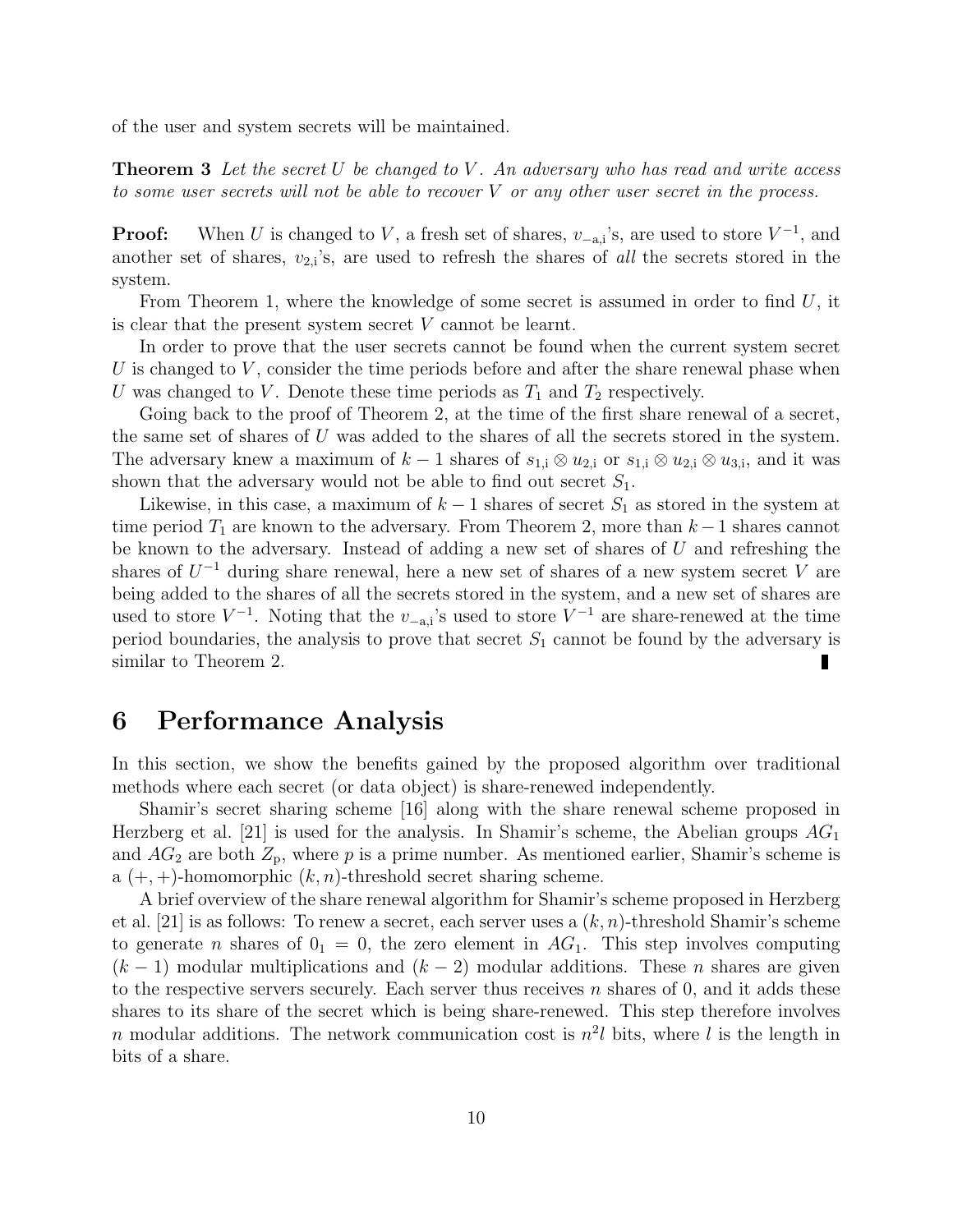|                        | Proposed                  | Traditional                 |
|------------------------|---------------------------|-----------------------------|
|                        | Algorithm                 | Approach                    |
| Computation Overhead   | $(k-1)$ mod mults         | $0 \text{ mults}$           |
| during writes          | $(n+k-2) \mod$ adds       | $0$ adds                    |
| Communication Overhead | $n^2l$ bits               | $0 \text{ bits}$            |
| during writes          |                           |                             |
| Computation Overhead   | $3(k-1)$ mod mults        | $N_{\rm D}(k-1)$ mod mults  |
| during share renewal   | $3(n+k-2) + N_D$ mod adds | $N_{\rm D}(n+k-2)$ mod adds |
| Communication Overhead | $3n^2l$ bits              | $N_{\rm D}n^2l$ bits        |
| during share renewal   |                           |                             |
| Computation Overhead   | 1 mod mult                | $0 \mod \text{mults}$       |
| during reads           | 1 mod adds                | 0 mod adds                  |

Table 1: Comparison between the proposed algorithm against independent share renewal of each secret

In our proposed algorithm, there are computation and communication overheads during reads and writes, which straightforward share renewal of each secret does not incur any overheads during reads and writes. Note that we are restricting our study to passive adversaries, where only the confidentiality of the data is at stake and there is no malicious behavior of servers. Table 1 compares our proposed algorithm against the straightforward case where each secret is managed independently (called the "traditional approach").

The efficiency of the share renewal of all the stored data is clear from the table. Multiplication operations incur a higher overhead than addition operations, and the proposed algorithm performs only a constant number of multiplications which is independent of the number of user secrets  $N_D$ . The number of additions that need to be performed are also reduced by a factor of  $(n + k - 2)$ . In the proposed algorithm, three runs of the share renewal protocol must be done: one for preserving the confidentiality of U, another for  $U^{-1}$ , and finally to generate a new sharing to renew all the user secrets. This contrasts with the traditional approach where each secret is independently share-renewal, thus leading to  $N_{\rm D}$ runs of the share renewal protocol. Thus, share renewal using our proposed algorithm can complete sooner. This is essential in the proactive security model, which assumes that no more than  $k-1$  servers are compromised in each time period. By quick share renewal of all the user secrets, chances of compromising a server in the current time period and obtaining shares in the earlier time period is very much reduced.

These benefits come at the cost of overheads during writes and reads. There is one invocation of the share renewal protocol during writes in the proposed algorithm. For data that is archival in nature, it can be expected that there are very few writes in a time period while the number of stored user secrets could be very large. So this tradeoff may be worthwhile. Moreover, when active adversaries or faulty clients are considered, servers must engage in an agreement protocol during writes to ensure that the received shares are consistent (any k shares give the same secret). A share renewal protocol can be piggy-backed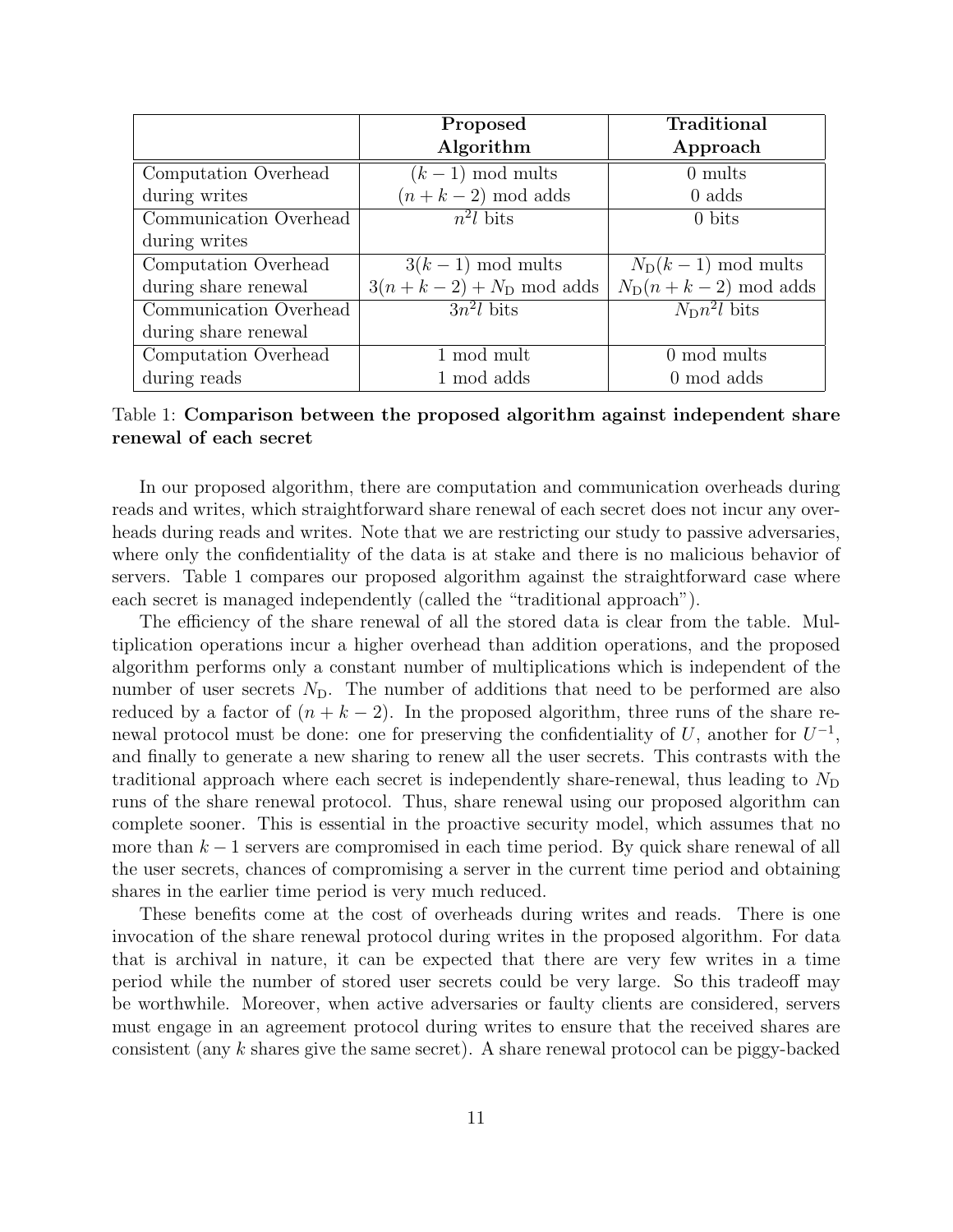onto such an agreement protocol. Due to space constraints, we do not give details on such methods.

The performance penalty incurred during a read is negligible. For each read, a server has to perform only one modular multiplication and one modular addition, but traditional schemes do not incur any overhead. Read requests arrive at different times during a time period, while share renewal of all user secrets is done at the time period boundaries. This share renewal must complete as quickly as possible, and this is paramount. The proposed algorithm achieves this while incurring some overheads during reads, which is a very worthwhile tradeoff.

# 7 Conclusions

An algorithm for efficient share renewal of a large number of secrets is given. The algorithm achieves efficiency by refreshing shares of all the secrets by the share renewal of only one secret, called the "system secret." The efficiency is gained at the expense of some performance penalties during reads and writes, but there is no loss of security. If the underlying algorithms provide information-theoretic secrecy, then the proposed algorithm maintains that level of security.

The proposed algorithm is well suited in data storage applications where data is archival in nature, and long-term confidentiality of the data must be provided. Since secret sharing techniques form the basis of the proposed work, applications where key management is a problem will also find the proposed algorithm attractive.

# References

- [1] M. Herlihy and J. D. Tygar, "How to make replicated data secure," in Crypto, 1987.
- [2] G. Agrawal and P. Jalote, "Coding based replication schemes for distributed systems," IEEE Transactions on Parallel and Distributed Systems, vol. 6, no. 3, pp. 240–251, 1995.
- [3] A. Iyengar, R. Cahn, C. Jutla, and J. Garay, "Design and implementation of a secure distributed data repository," in Proceedings of the 14<sup>th</sup> IFIP International Information Security Conference, 1998.
- [4] Y. Chen, J. Edler, A. Goldberg, A. Gottlieb, S. Sobti, and P. Yianilos, "A prototype implementation of archival intermemory," in *Proceedings of the*  $4<sup>th</sup>$  ACM International Conference on Digital Libraries, 1999.
- [5] J. Kubiatowicz, D. Bindel, Y. Chen, S. Czerwinski, P. Eaton, D. Geels, R. Gummadi, S. Rhea, H. Weatherspoon, W. Weimer, C. Wells, and B. Zhao, "Oceanstore: An architecture for global-scale persistent storage," in *Proceedings of the*  $9<sup>th</sup>$  *ASPLOS*, 2000.
- [6] R. J. Anderson, "The eternity service," in Proceedings of the 1<sup>st</sup> International Conference on Theory and Application of Cryptography (Pragocrypt), 1996.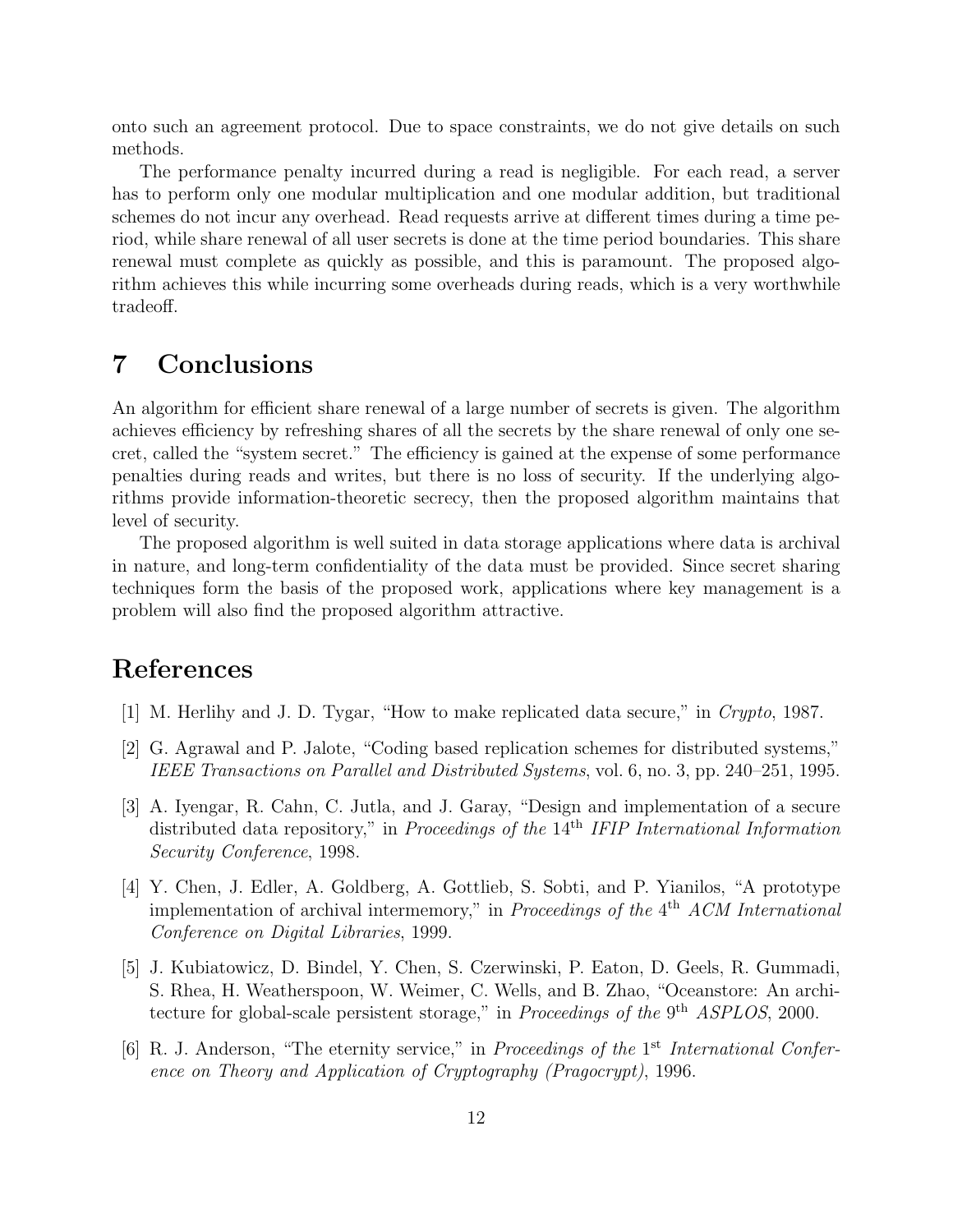- [7] I. Clarke, O. Sandberg, B. Wiley, and T. W. Hong, "Freenet: A distributed anonymous information storage and retrieval system," in Proceedings of the ICSI Workshop on Design Issues in Anonymity and Unobservability, 2000.
- [8] M. Waldman, A. D. Rubin, and L. F. Cranor, "Publius: A robust, tamper-evident, censorship-resistant web publishing system," in Proceedings of the 9<sup>th</sup> Usenix Security Symposium, 2000.
- [9] R. Dingledine, M. J. Freedman, and D. Molnar, "The free haven project: Distributed anonymous storage service," in Proceedings of the International Workshop on Design Issues in Anonymity and Unobservability, 2000.
- [10] S. Lakshmanan, M. Ahamad, and H. Venkateswaran, "A secure and highly available distributed store for meeting diverse systems and networks," in *Proceedings of the In*ternational Conference on Dependable Systems and Networks, 2001.
- [11] L. Kong, A. Subbiah, M. Ahamad, and D. Blough, "A reconfigurable Byzantine quorum approach for the agile store," in Proceedings of the International Symposium on Reliable Distributed Systems, 2003.
- [12] A. Subbiah, M. Ahamad, and D. M. Blough, "Using Byzantine quorum systems to manage confidential data," Tech. Rep. GIT-CERCS-04-13, Georgia Tech Center for Experimental Research on Computer Systems, 2004.
- [13] "The agile store project." http://www.ece.gatech.edu/research/labs/agile store.
- [14] "Pasis." http://www.pdl.cmu.edu/Pasis.
- [15] "Mojonation." http://www.mojonation.net.
- [16] A. Shamir, "How to share a secret," *Communications of the ACM*, vol. 22, no. 11, pp. 612–613, 1979.
- [17] G. R. Blakley, "Safeguarding cryptographic keys," in Proceedings of the National Computer Conference, 1979.
- [18] T. M. Wong, C. Wang, and J. M. Wing, "Verifiable secret redistribution for archive systems," in Proceedings of the 1<sup>st</sup> International IEEE Security in Storage Workshop, 2002.
- [19] S. Lakshmanan, M. Ahamad, and H. Venkateswaran, "Responsive security for stored data," IEEE Transactions on Parallel and Distributed Systems, vol. 14, no. 9, pp. 818– 828, 2003.
- [20] R. Ostrovsky and M. Yung, "How to withstand mobile virus attacks," in Proceedings of the 10th Symposium on the Principles of Distributed Computing, 1991.